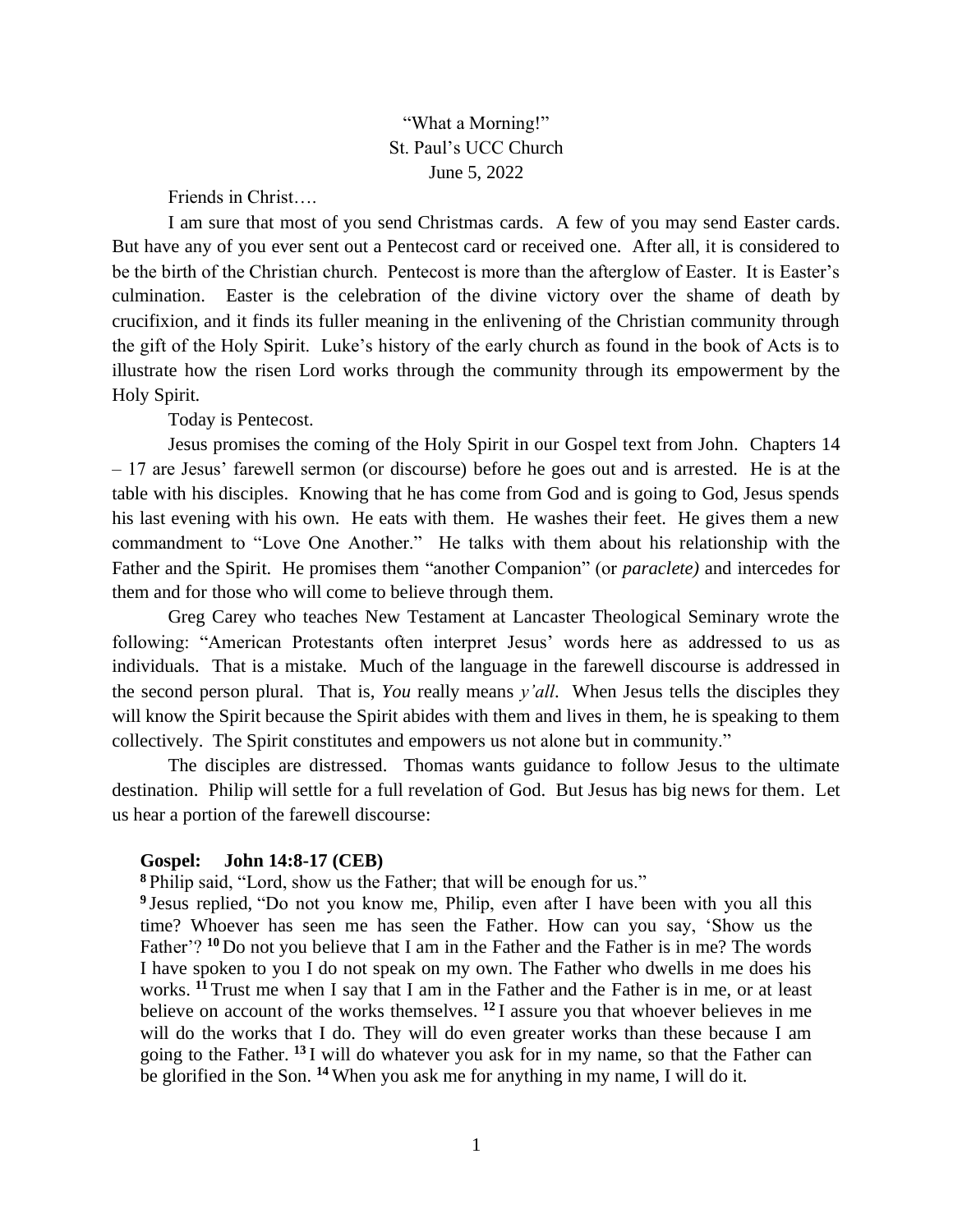### **I Will Not Leave You as Orphans**

**<sup>15</sup>** "If you love me, you will keep my commandments. **<sup>16</sup>** I will ask the Father, and he will send another Companion, who will be with you forever. **<sup>17</sup>** This Companion is the Spirit of Truth, whom the world cannot receive because it neither sees him nor recognizes him. You know him, because he lives with you and will be with you.

John 14, the first chapter of Jesus' farewell discourse to his disciples, begins and ends with messages of comfort: "Do not let your hearts be troubled" and "Peace I leave with you; my peace I give to you." Philip's not getting it, though. Or, in his despair over losing Jesus, he just needs more—more evidence, more comfort, more flesh-and-blood Jesus instead of spiritual-experience Jesus. "Lord, show us the Father, and we will be satisfied," he says.

What that means is that even though this text ends up talking about peace and of Jesus' telling the disciples "do not be afraid", let's just state the merely obvious that in the next 48-72 or so hours of their lives, the eleven disciples still with Jesus in that room that night would have plenty of occasions to be very, very afraid, frightened, disoriented. Feeling "at peace" for these disciples about anything would shortly feel like the remotest of all possibilities.

The disciples had not realized that the Father was there in all that and do maybe in the context of John 14, a troubling, frightening context that would soon turn into a nightmare of fright and terror for the disciples – what Jesus is really saying is that when life gets tough, when the bottom falls out, the Father (via the Holy Spirit after Pentecost) would surely be there in those (ordinary if oft-scary) circumstances as well.

A couple of examples: 1) When the doctor steps out of surgery with bad news. And 2) when you are huddled underneath a desk in the basement while a twister shatters the glass in the house above you.

Remember that God through the Holy Spirit is there with you.

The Holy Spirit came at Pentecost in a very dramatic fashion. Hear what happened that morning:

## **Acts Lesson Acts 2:1-21 (CEB)**

### **Pentecost**

**2** When Pentecost Day arrived, they were all together in one place. **<sup>2</sup>** Suddenly a sound from heaven like the howling of a fierce wind filled the entire house where they were sitting. **<sup>3</sup>** They saw what seemed to be individual flames of fire alighting on each one of them. **<sup>4</sup>** They were all filled with the Holy Spirit and began to speak in other languages as the Spirit enabled them to speak.

**<sup>5</sup>** There were pious Jews from every nation under heaven living in Jerusalem. **<sup>6</sup>** When they heard this sound, a crowd gathered. They were mystified because everyone heard them speaking in their native languages. **<sup>7</sup>** They were surprised and amazed, saying, "Look, are not all the people who are speaking Galileans, every one of them? **<sup>8</sup>** How then can each of us hear them speaking in our native language? **<sup>9</sup>** Parthians, Medes, and Elamites; as well as residents of Mesopotamia, Judea, and Cappadocia, Pontus and Asia, **<sup>10</sup>** Phrygia and Pamphylia, Egypt and the regions of Libya bordering Cyrene; and visitors from Rome (both Jews and converts to Judaism), **<sup>11</sup>**Cretans and Arabs—we hear them declaring the mighty works of God in our own languages!" **<sup>12</sup>** They were all surprised and bewildered. Some asked each other, "What does this mean?" **<sup>13</sup>** Others jeered at them, saying, "They are full of new wine!"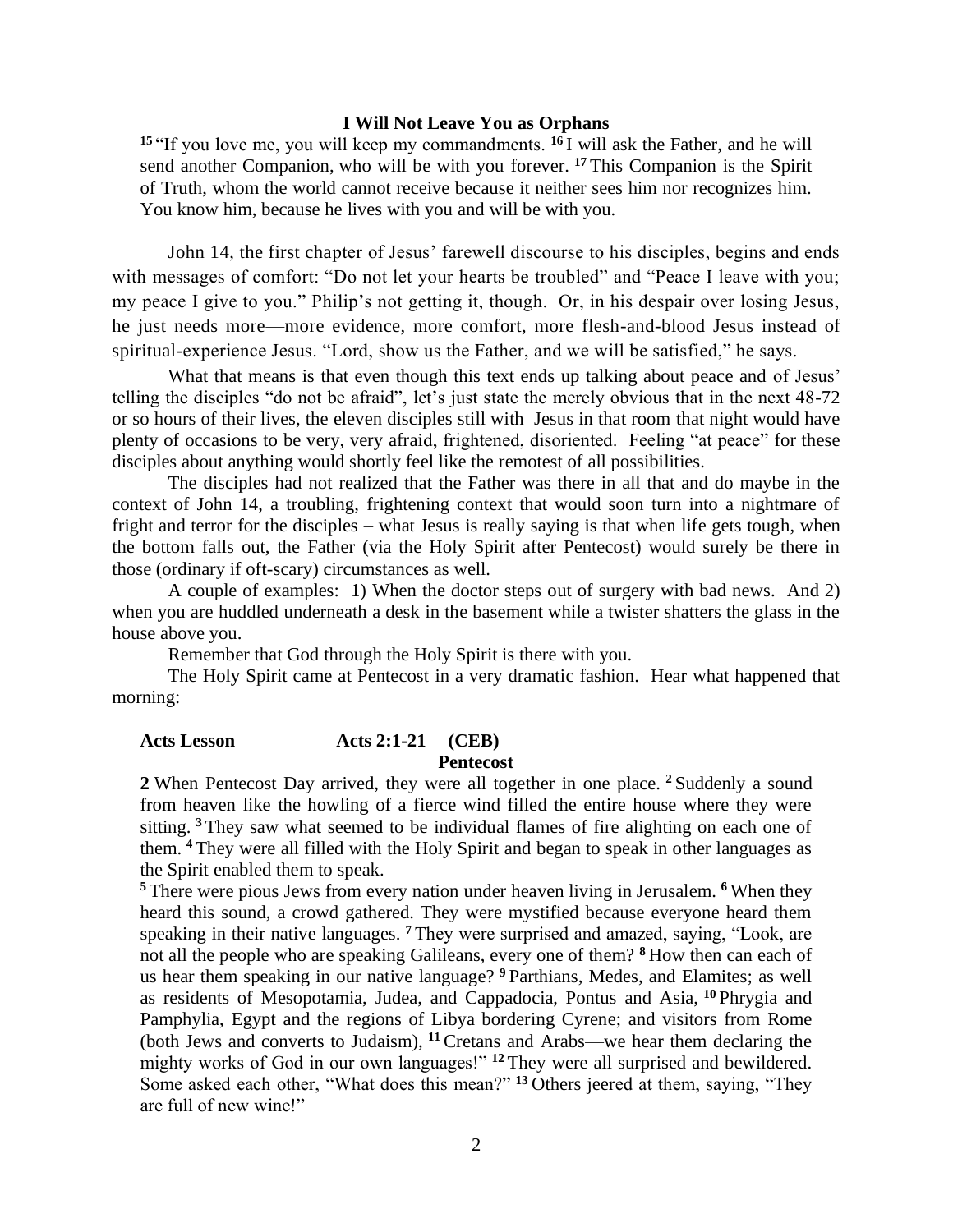**<sup>14</sup>** Peter stood with the other eleven apostles. He raised his voice and declared, "Judeans and everyone living in Jerusalem! Know this! Listen carefully to my words! **<sup>15</sup>** These people are not drunk, as you suspect; after all, it is only nine o'clock in the morning! **<sup>16</sup>**Rather, this is what was spoken through the prophet Joel:

**<sup>17</sup>** *In the last days, God says, I will pour out my Spirit on all people. Your sons and daughters will prophesy. Your young will see visions. Your elders will dream dreams.*

**18** *Even upon my servants, men and women, I will pour out my Spirit in those days, and they will prophesy.*

**<sup>19</sup>** *I will cause wonders to occur in the heavens above and signs on the earth below, blood and fire and a cloud of smoke.*

**<sup>20</sup>** *The sun will be changed into darkness, and the moon will be changed into blood, before the great and spectacular day of the Lord comes.* **<sup>21</sup>** *And everyone who calls on the name of the Lord will be saved.*

May God bless our hearing of his holy Word. Amen.

What a morning it was! Can you just picture the chaos that took place? We can use our imagination to get a picture. One thing we do not need to imagine is the sound of the wind. With our windy weather, severe storms, and even a derecho, we know the sounds.

The story begins with the church "all together in one place." Then, the church, scattered by the Wind of God, encountered the world in one place. By the providence of God, "there were staying in Jerusalem God fearing Jews from every nation under heaven." That is clearly an overstatement, but the listing of nations (verses 9-11) represented in that crowd indicates that they came from the four corners of the known world, or at least the three contingent continents of Asia, Africa, and Europe.

And when the Wind blew, the crowd from "every nation under heaven" was swept together to hear the Gospel. "When they heard this sound, a crowd came together in bewilderment…." What was "this sound?" Not the roaring of the wind or the crackling of the tongues of fire, but the babbling of tongues "speaking in their own language."

Further, notice how the crowd that came together in bewilderment stayed together in belief. After the preaching of the Gospel of the Risen Christ, three thousand people "from every nation under heaven" repented, believed, were baptized, and joined the church. "All the believers were together and had everything in common." The awe born of confusion over the multi-lingual preaching of the Gospel is replaced by the awe born of the multi-lingual community of disciples whose former divisions have been blown away by the wind of the Spirit  $(2:43)$ .

As Peter says at the very beginning of his Pentecost sermon, quoting God in the prophecy of Joel, "I will pour out my Spirit on all flesh." In what follows, he proclaims that the company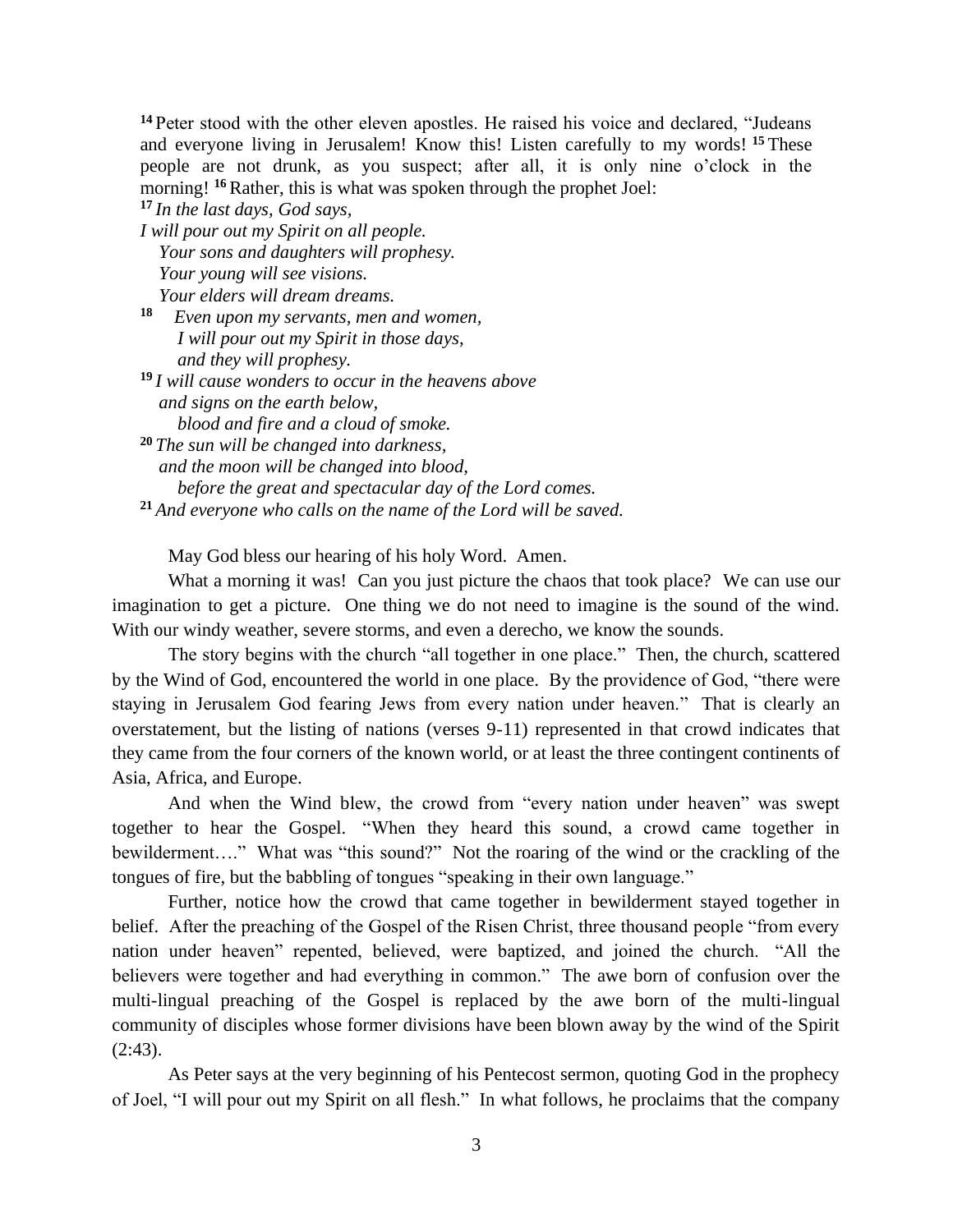of the saved will not be divided by age, or sex, or class, or language, or nation, or color, or political persuasion, or whatever. "Everyone who calls on the name of the Lord will be saved." Everyone! Everyone! That's the world changing conclusion of the first part of Peter's sermon.

Then the Holy Spirit applies that conclusion to real people, people from every nation under heaven. When Peter declares that "God has made this Jesus, whom you crucified, both Lord and Christ," people are cut to the heart and are blown into the multi-generational, multinational, multi-lingual, borderless, classless, colorless, genderless church in which "there is neither Jew nor Greek, slave or free, male or female, for you are all one in Christ Jesus." (Gal. 3:28)

Of course, there are still male and female, and Jew and Gentile, and upper class and lower class, and Romans and Parthians, and so forth. The Gospel does not erase the realities of life in this world. However, it changes how we react to them. Because Jesus is our Lord and Savior, the former boundaries that divided us do not matter anymore. We are bound together in him. Always have been, always will be.

This means that the Gospel is anti-hating the "other," whoever the "other" may be. The Gospel is against dividing humanity based on the differences that are inherent in the human race.

Unity is what the Gospel is all about—unity with God first of all, but also unity with the rest of the human race, and within each person, and with the created world around us. God wants his fractured world whole again. Shalom is God's desire, good pleasure, will, and plan.

The fact of the matter is that "spirit" can be elusive. As Frederick Buechner notes, the word "spirit" gets drained of meaning through over-use. We hear about "school spirit," the "Spirit of '76," "team spirit," "the Christmas spirit." But it can be difficult to define just what "spirit" means for any of those things. The adjective "spiritual" has not fared much better. This word has been plastered all over the place in the last twenty years to the point where it can define everything from genuinely pious Christian faith all the way over to those who talk about the "Zen of economics." Ostensibly "spiritual people" may be those who attend church every week or those who never go to church but who use their Jeep Grand Cherokee to zip up to the edge of a cliff on weekends so they can meditate on the unity of sky, rock, and soul.

Pentecost is the day the Holy Spirit of God came upon the church in power for the very first time. And like the breath in your lungs right now, if we did not have the Holy Spirit, the church would be dead. Of course, even so, it is part of the very nature of the Holy Spirit that it does not call much attention to itself. The Spirit's job seems to be a history-long highlighting of Jesus. So, in order not to get in the way of anyone's ability to see Jesus as the Living Lord, the Holy Spirit seems quite content to remain about as invisible as a puff of air. The Spirit does not mind one bit if you look clean through him so long as what you are looking at through the Spirit is the Christ of God.

The Holy Spirit of Pentecost was poured out for so many reasons. The Spirit now gives us gifts and talents, provides us with our life's callings in whatever vocation and work we pursue. The Spirit meets us in Christian community. We experience the risen Christ through our